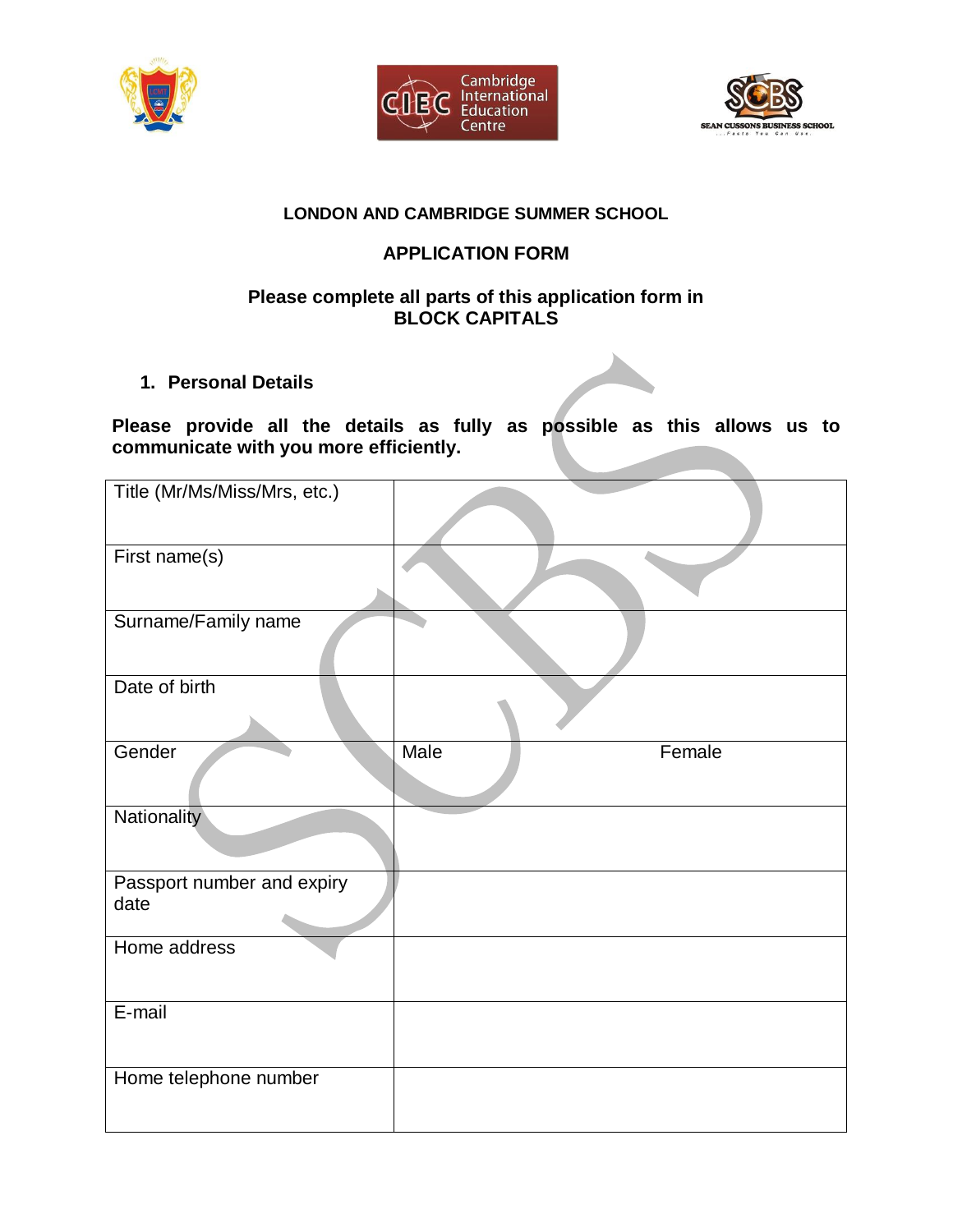| E                          | Cambridge<br>International<br>Education<br>Centre | <b>SEAN CUSSONS BUSINESS SCHOOL</b><br>Facts You Can Use. |
|----------------------------|---------------------------------------------------|-----------------------------------------------------------|
| Mobile number              |                                                   |                                                           |
| How did you hear about us? |                                                   |                                                           |

### **2. Details of Parent or Guardian**

**You should provide the details of the person who is responsible for your welfare (parent or sponsor).**

| Title (Mr/Ms/Miss/Mrs etc.)  |  |
|------------------------------|--|
| First name(s)                |  |
| Surname/Family name          |  |
| Home Address                 |  |
| Daytime Telephone (Business) |  |
| Mobile number                |  |
| Relationship to the student  |  |
| E-mail                       |  |

## **3. English Language Qualifications**

**If your first language is not English, please give details of the most recent English language course you have taken, or intend to take, and give the relevant grade/score for all components:**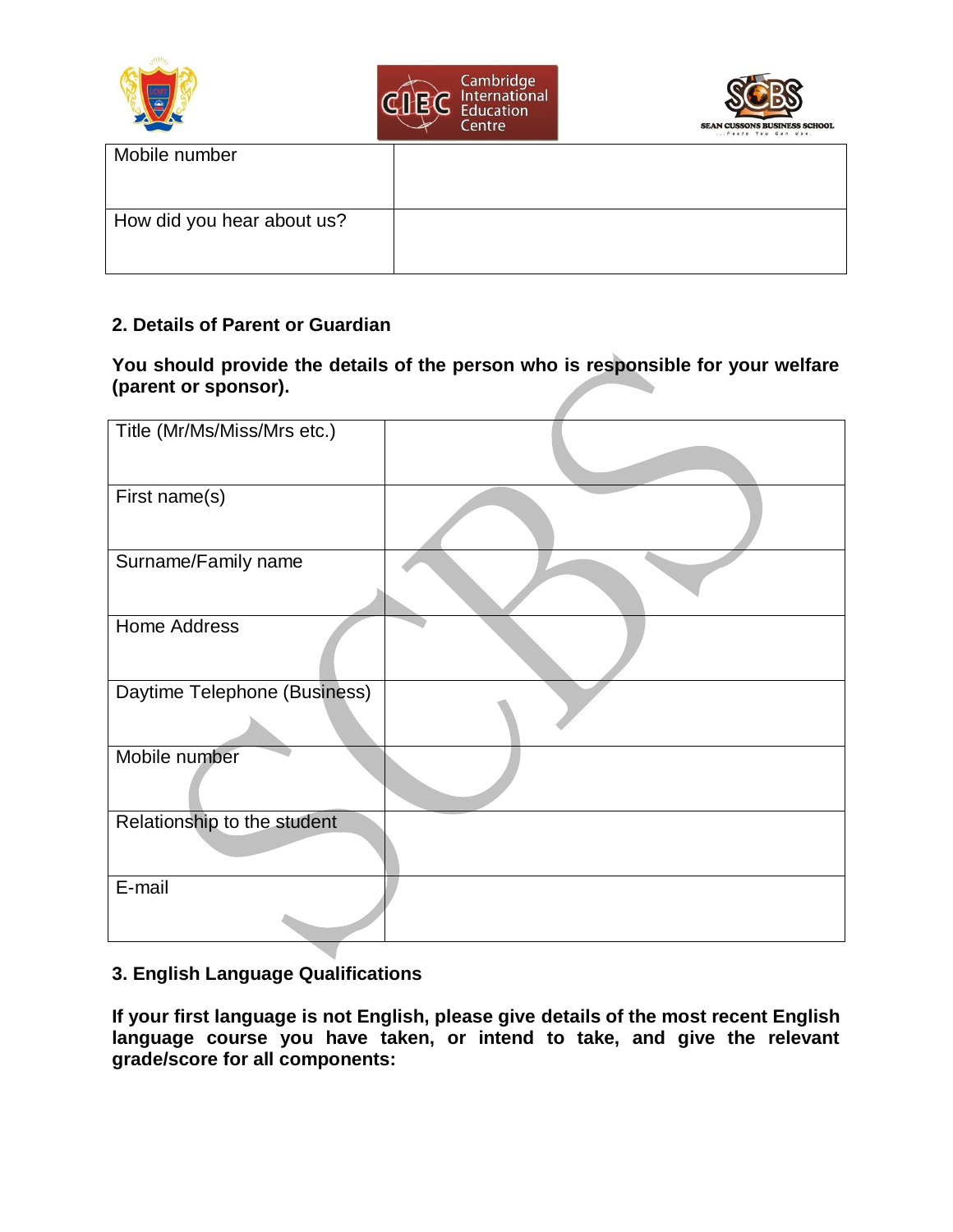





| Qualification<br>name: | Grade: | <b>Award Date:</b> |
|------------------------|--------|--------------------|
|                        |        |                    |
|                        |        |                    |
|                        |        |                    |

### **4. Summer School Programme**

### **Please select your preferred start date.**

| <b>Start Date</b>      | <b>End Date</b>                       | Mark with an X |
|------------------------|---------------------------------------|----------------|
| Monday June 5th 2017   | Friday June 30th 2017                 |                |
| Monday July 3rd 2017   | Friday July 28th 2017                 |                |
| Monday August 7th 2017 | Friday September 1 <sup>st</sup> 2017 |                |

### **5. Accommodation and Airport**

**Accommodation and Airport pick up is included in the price. We ask that students arrive the day prior to commencement of their course. We will arrange to meet students at the airport on arrival and take them to their accommodation. If you do not know your flight details, you can send them to us later.**

### **Airport and flight details** \_\_\_\_\_\_\_\_\_\_\_\_\_\_\_\_\_\_\_\_\_\_\_\_\_\_\_\_\_\_\_\_\_\_\_\_\_\_\_\_\_\_\_\_\_\_\_

### **6. Payment of Fees**

The total fee is £3,500 per student.

A deposit of £700 will be required to reserve your place.\*

The remaining fee must be paid at least one month before the start date.

Payment details below:

| <b>Bank Details:</b> |  |
|----------------------|--|
| <b>NatWest</b>       |  |
| <b>Market Street</b> |  |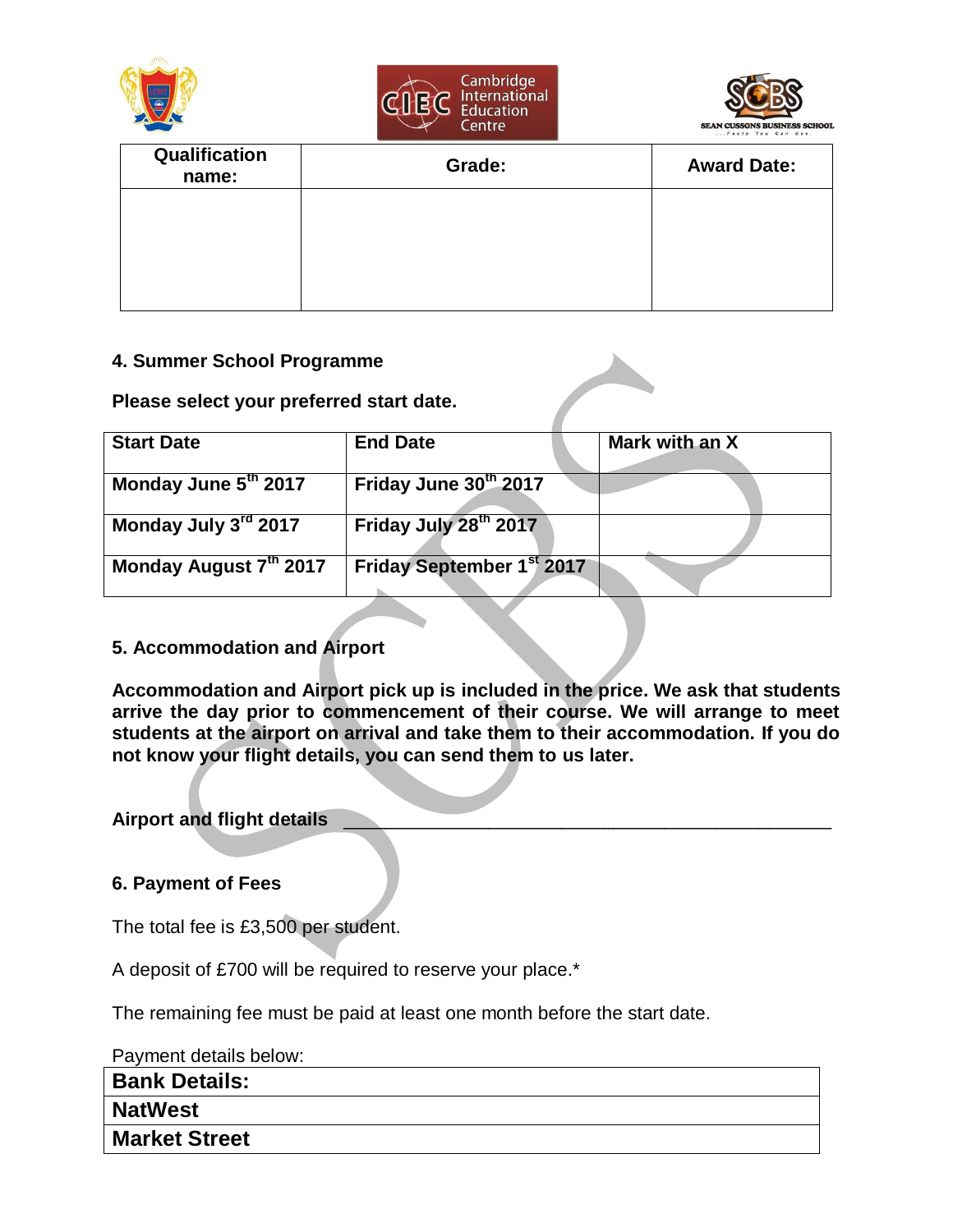





# **Cambridge CB2 3DA**

# **Sort Code: 60 04 23**

**Account Number: 89817311**

# **BIC: NWBKGB2L**

# **IBAN Number: GB21NWBK60042389817311**

\*Deposit fee will only be returned where CIEC/LCMT are provided with an acceptable reason for withdrawal

## **7. Applicants not born in the UK/EU must answer the following:**

Last date of entry into the UK/EU excluding holidays?

 $Day:$  \_\_ \_\_ Month: \_\_ \_\_ Year \_\_ \_\_\_\_\_

Have you entered the UK on a visa? No No No No No

Date of visa expiry: ...................

### **8. Declaration**

### **Any statements on this form which prove to be untrue or purposely misleading will cause the application to be cancelled.**

I confirm that the information given in this form is true, complete and accurate; no information requested or other material information has been omitted. I consent to the processing of this data by the education provider for educational purposes under the provision of the 1998 Data Protection Act.

**Applicant's signature** .………………………………………………….

**Date** .......................................................................................................

Forms which are incorrectly completed will delay the decision-making process. All applicants must carefully review the completed form, in particular checking that all required information has been completed in full, before sending the form back to Cambridge International Education Centre.

### **9. Application Checklist: Passport**

### **Important**

*Please remember to enclose a copy of your passport with your application form*